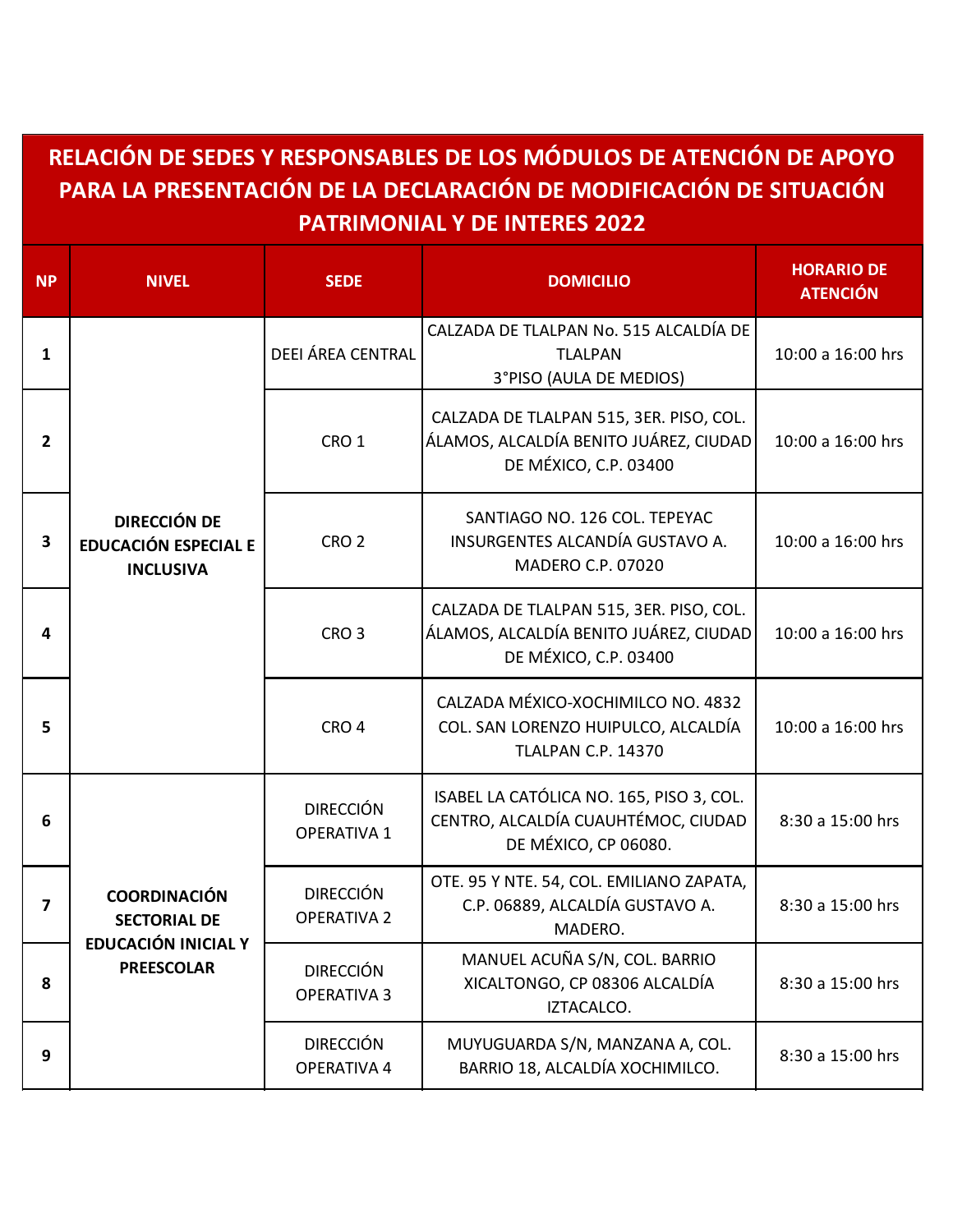| 10 | <b>COORDINACIÓN</b><br><b>SECTORIAL DE</b><br>EDUCACIÓN PRIMARIA                    | COORDINACIÓN<br><b>SECTORIAL DE</b><br><b>EDUCACIÓN</b><br>PRIMARIA                          | JOSÉ MARÍA IZAZAGA, No. 99, 12° PISO, COL.<br>CENTRO, C.P. 06070 ALCALDÍA<br>CUAUHTÉMOC, CIUDAD DE MÉXICO                   | 9:00 a 15:00 hrs |
|----|-------------------------------------------------------------------------------------|----------------------------------------------------------------------------------------------|-----------------------------------------------------------------------------------------------------------------------------|------------------|
| 11 |                                                                                     | DIRECCIÓN DE<br><b>EDUCACIÓN</b><br>PRIMARIA 1                                               | MELCHOR OCAMPO No. 91-2º. PISO, COL.<br>TLAXPANA, ALCALDÍA MIGUEL HIDALGO,C.P.<br>11370                                     | 9:00 a 15:00 hrs |
| 12 |                                                                                     | DIRECCIÓN DE<br><b>EDUCACIÓN</b><br>PRIMARIA 2                                               | AV. PONIENTE 140 No. 475, COL. NUEVA<br>VALLEJO, ALCALDÍA GUSTAVO A. MADERO<br>C.P. 07750                                   | 9:00 a 15:00 hrs |
| 13 |                                                                                     | DIRECCIÓN DE<br><b>EDUCACIÓN</b><br>PRIMARIA 3                                               | AV. COYOACÁN NO. 521, COL. DEL VALLE,<br>ALCALDÍA BENITO JUÁREZ, C.P. 03100                                                 | 9:00 a 15:00 hrs |
| 14 |                                                                                     | DIRECCIÓN DE<br>EDUCACIÓN<br>PRIMARIA 4                                                      | CALZ. MÉXICO-XOCHIMILCO No. 4832, COL.<br>SAN LORENZO HUIPULCO, ALCALDÍA<br>TLALPAN, CP. 14370 DELEG. TLALPAN               | 9:00 a 15:00 hrs |
| 15 | <b>COORDINACIÓN</b><br><b>SECTORIAL DE</b><br><b>EDUCACIÓN</b><br><b>SECUNDARIA</b> | <b>COORDINACIÓN</b><br><b>SECTORIAL DE</b><br><b>EDUCACIÓN</b><br>SECUNDARIA ÁREA<br>CENTRAL | FRAY SERVANDO TERESA DE MIER No. 135,<br>COL. CENTRO, ALCALDÍA CUAUHTÉMOC, C.P.<br>06080                                    | 9:00 A 15:00 hrs |
| 16 |                                                                                     | <b>DIRECCIÓN</b><br>OPERATIVA 1                                                              | CALLE MAESTRO RURAL No. 57 UN HOGAR<br>PARA NOSOTROS, ALCALDÍA MIGUEL<br><b>HIDALGO</b>                                     | 9:00 A 18:00 hrs |
| 17 |                                                                                     | <b>DIRECCIÓN</b><br><b>OPERATIVA 2</b>                                                       | "SCHUMANN Y CONSTANTINO S/N COL.<br>VALLEJO ALCALDÍA GUSTAVO A. MADERO.<br>C.P. 07870 CDMX"                                 | 9:00 A 15:00 hrs |
| 18 |                                                                                     | <b>DIRECCIÓN</b><br>OPERATIVA 3                                                              | SUR 65-A 3228, VIADUCTO PIEDAD,<br>ALCALDÍA IZTACALCO, C.P. 08200 CDMX                                                      | 9:00 A 18:00 hrs |
| 19 |                                                                                     | <b>DIRECCIÓN</b><br>OPERATIVA 4                                                              | PERIFÉRICO 7650, COLONIA GRANJAS<br>COAPA, ALCALDÍA TLALPAN, C.P. 14030<br>UNIDAD HABITACIONAL CUEMANCO<br><b>INFONAVIT</b> | 11:00 A 14:00    |